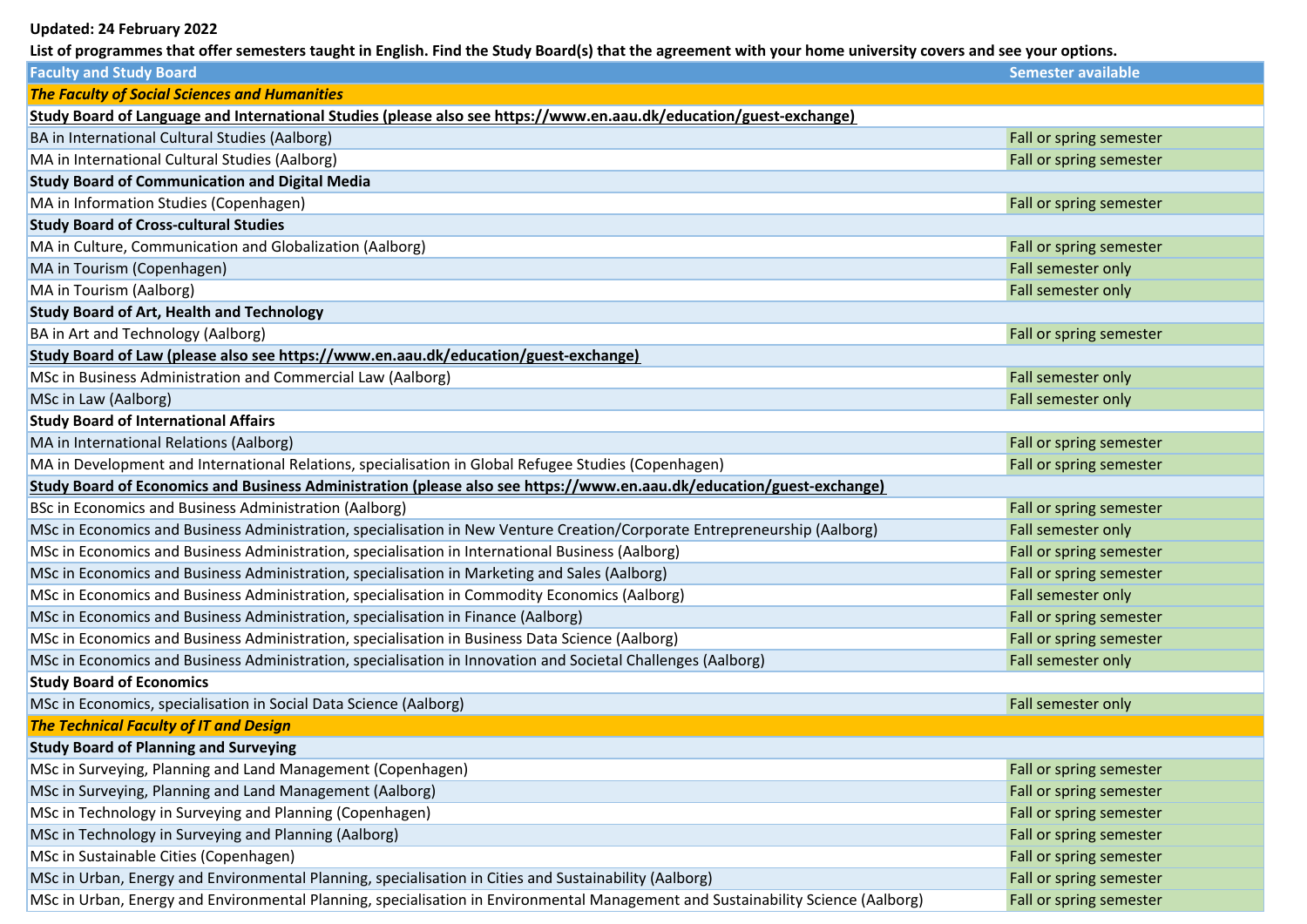| MSc in Urban, Energy and Environmental Planning, specialisation in Sustainable Energy Planning and Management (Aalborg) | Fall or spring semester |
|-------------------------------------------------------------------------------------------------------------------------|-------------------------|
| MSc in Urban, Energy and Environmental Planning, specialisation in Urban Planning and Management (Aalborg)              | Fall or spring semester |
| Study Board of Techno-Anthropology and Sustainable Design                                                               |                         |
| MSc in Techno-Anthropology (Copenhagen)                                                                                 | Fall or spring semester |
| MSc in Techno-Anthropology (Aalborg)                                                                                    | Fall or spring semester |
| MSc in Sustainable Design (Copenhagen)                                                                                  | Fall or spring semester |
| <b>Study Board of Media Technology</b>                                                                                  |                         |
| MSc in Lighting Design (Copenhagen)                                                                                     | Fall or spring semester |
| MSc in Medialogy (Aalborg)                                                                                              | Fall semester only      |
| MSc in Medialogy (Copenhagen)                                                                                           | Fall semester only      |
| MSc in Service Systems Design (Copenhagen)                                                                              | Fall or spring semester |
| MSc in Sound and Music Computing (Copenhagen)                                                                           | Fall or spring semester |
| <b>Study Board of Computer Science</b>                                                                                  |                         |
| MSc in Computer Science (IT) (Aalborg)                                                                                  | Fall or spring semester |
| Study Board of Electronics and IT (please also see https://www.en.aau.dk/education/guest-exchange)                      |                         |
| BSc in Computer Engineering (Aalborg) (kun 5 og 6.semester på engelsk)                                                  | Fall or spring semester |
| BSc in Electronics and IT with specialisation in Communication Systems (Aalborg) 6th semester                           | Spring semester only    |
| BSc in Electronics and IT with specialisation in Control Engineering (Aalborg) 6th semester                             | Spring semester only    |
| BSc in Electronics and IT with specialisation in Informatics (Aalborg) 6th semester                                     | Spring semester only    |
| BSc in Electronics and IT with specialisation in Signal Processing (Aalborg) 6th semester                               | Spring semester only    |
| BSc in Electronics and IT (Aalborg) 5th semester                                                                        | Fall semester only      |
| BSc in Robotics (Aalborg) (kun 5 og 6.semester på engelsk)                                                              | Fall or spring semester |
| MSc in Electronic Systems (Aalborg)                                                                                     | Fall or spring semester |
| MSc in Innovative Communication Technologies and Entrepreneurship (Copenhagen)                                          | Fall or spring semester |
| MSc in Robotics (Aalborg)                                                                                               | Fall or spring semester |
| MSc in Computer Engineering (Aalborg) with specialization in Networks and Distributed Systems fra E22                   | Fall or spring semester |
| MSc in Computer Engineering (Aalborg) with specialization in AI, Vision and Sound fra E22                               | Fall or spring semester |
| MSc in Cyber Security (Copenhagen)                                                                                      | Fall or spring semester |
| <b>Study Board of Architecture and Design</b>                                                                           |                         |
| MSc in Architecture (Aalborg)                                                                                           | Fall or spring semester |
| MSc in Industrial Design (Aalborg)                                                                                      | Fall or spring semester |
| MSc in Urban Design, specialisation in Mobilities and Urban Studies (Aalborg)                                           | Fall or spring semester |
| MSc in Urban Design, specialisation in Urban Architecture (Aalborg)                                                     | Fall or spring semester |
| <b>The Faculty of Engineering and Science</b>                                                                           |                         |
| <b>Study Board of Mathematics</b>                                                                                       |                         |
| Mathematics Exchange Semester 30 ECTS Master level (Aalborg)                                                            | Fall or spring semester |
| Study Board of Energy (please also see https://www.en.aau.dk/education/guest-exchange)                                  |                         |
| BSc in Applied Industrial Electronics (Esbjerg)                                                                         | Fall or spring semester |
| BSc in Energy Engineering, specialisation in Mechatronics (Aalborg)                                                     | Fall or spring semester |
| BSc in Energy Engineering, specialisation in Dynamic Systems (Esbjerg)                                                  | Fall or spring semester |
| BSc in Energy Engineering, specialisation in Electrical Energy (Aalborg)                                                | Fall or spring semester |